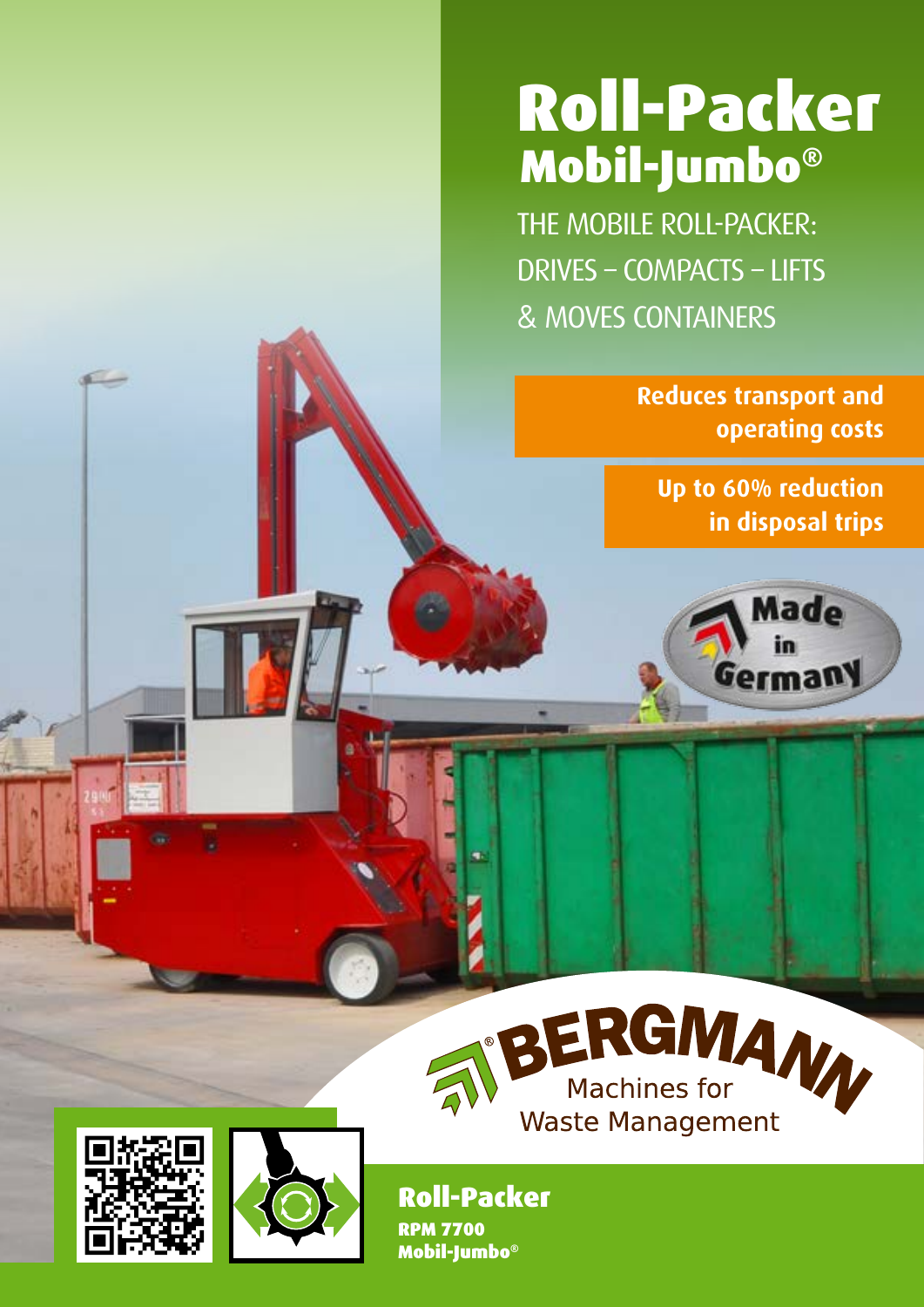The machine is also available with an optional electrically driven compaction dr<mark>um</mark>. der

!





Bergmann 4-4 27.05.2010 17:10:18 27.05.2010 17:10:2010 17:10:2010 17:10:2010 17:10:2010 17:10:2010 17:10:2010

Considerable less disposal trips, lower CO<sub>2</sub> pollution.

#### Type of waste Saving in transport costs approximately

## LEUR LING Performance

#### nenes<br><u>.</u> Benefits

### white<sub>y</sub> Mobility



- **Higher compaction and maximum**<br>**Higher compaction and maximum tonnages.**
- **Market leading design and perforz** mance.
- **Robust diesel motor, incorporating** with electro-hydraulic piston pump for the drive mechanism of **a new steering and drive concept, the front wheels - the speed can be adjusted via a joystick effort lessly. Resulting in easy handling and good manoeuvrability.**
- **Compaction arms and robust pivot joints together absorb the torsion Special tubular design of the from the compaction drum.**
- Robuster Dieselmotor, dazu ein neues Steering mechanism for the back wheels via a simple steering wheel.
- Geschwindig keit stufenlos über einen **drive of the compaction drum. With an optional container mo**full containers. **Separate hydraulic system for the ving device to move empty and**
- **to move containers in tight spaces** • Reduced wear of the container **NEW! Container moving device**

schem Lenkrad.

**D** 

- **•** Reduced turning circle of the **hook.**
- volle Container rangiert we rden können. **container due to the flexible hook mounting.**

**MEW! Ergonomic designed cabin** 

#### mit Ve rdichtungswalze zum Einsatz in **Jumbo<sup>®'</sup> with compaction drum for** kenwalze" **Why use a Roll-Packer 'Mobiluse in open containers?**

- **• Clear view towards the working area**
- Cabin mounted on special **buffers to reduce vibration**
- **•** Demister for the windscreen
- als die Häl fte reduziert. **• Integrated cabin heating**
- driving, compaction and lifting für die CO -Bilanz . **containers • Multifunctional joystick for**
- 2 **• Easy programme to adjust the**  Weniger Fahrten, weniger Emissionen. **container damage rolling length of drum - avoids**

weight and the roming of the drui<br>grips, breaks-up and compresses fäll **weight and the rolling of the drum**  the material in an open container. **The combination of construction,** 

Low fuel consumption, only **approximately 4 litre/hr.**

Rangiert leere und gefüllte **(up to 12 tonnes gross weight)**  C o n **around site.** tainer auf I **Moves empty and full containers** 

The 'spiked drum' has its own **internal drive, driving the drum backward and forward on the waste.**

the Mobil-Jumbo® drives towards the containers and compacts the an und verdichtet das M **centre, no matter what the site**  aterial **material. Operates in any recycling With a self-powered diesel engine layout.**



![](_page_1_Picture_10.jpeg)

![](_page_1_Picture_11.jpeg)

Substantial reduction in CO<sub>2</sub> **emissions!**

**Eases the financial and logistical burden of every site operator!**

![](_page_1_Picture_19.jpeg)

**OO** 

![](_page_1_Picture_23.jpeg)

![](_page_1_Picture_24.jpeg)

**Before use:** Many disposal trips, high CO $_{2}$  pollution.

**Effective compaction reduces transport costs!**

**Transports weight not air!**

**Cuts disposal costs by half!**